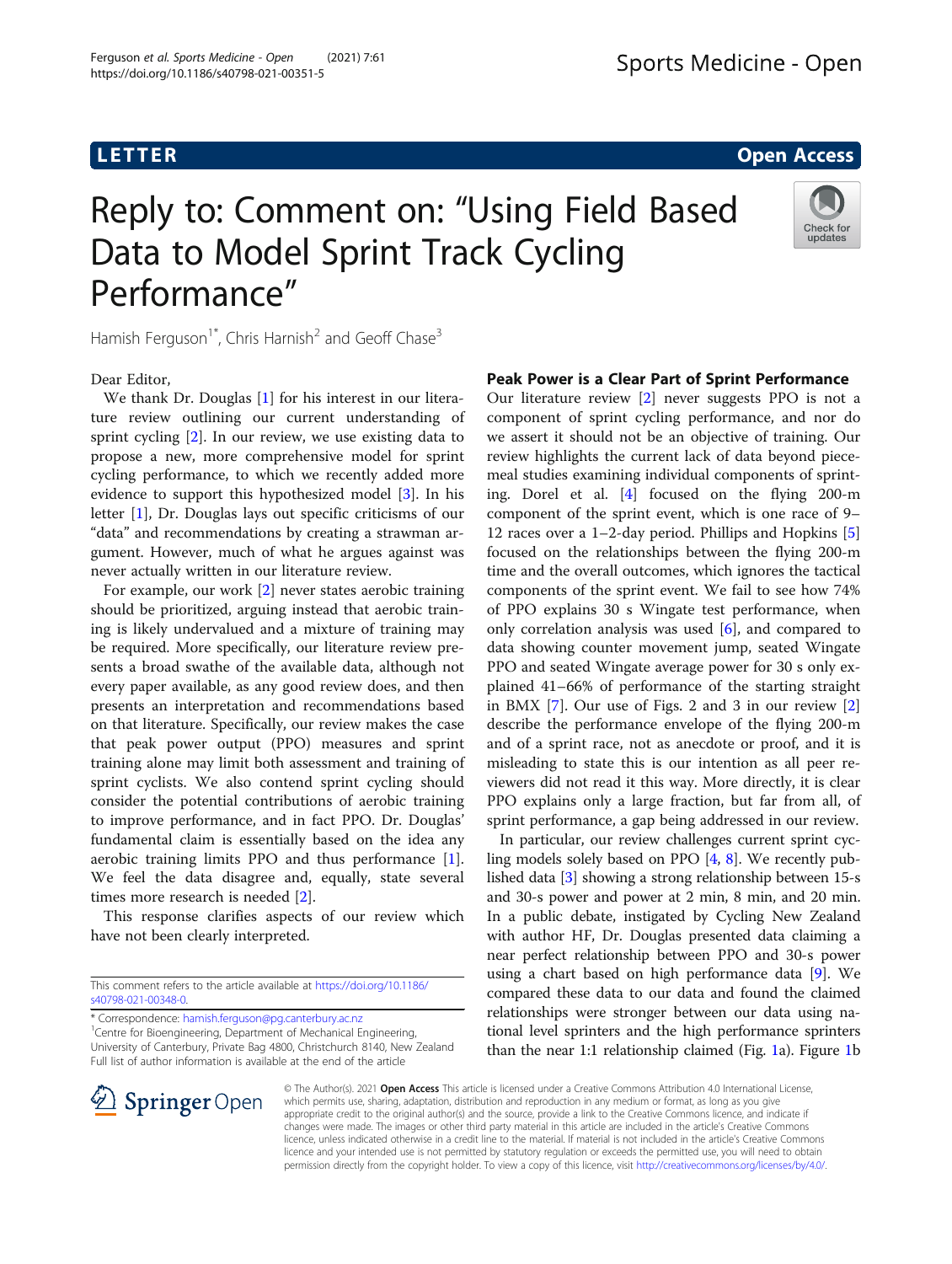<span id="page-1-0"></span>

further demonstrates the strong inter-relationship of peak power and oxidative energy system intervals of 2–20 min with  $R^2 = 0.86 - 0.92$  [3], which are far higher than the correlations of PPO and short period Wingate tests [\[6,](#page-2-0) [7](#page-2-0)]. These very recent results further validate our point that sprint performance is not strictly a function of PPO, whereas if this conjecture of Dr. Douglas' was true, correlation of PPO would be very low for these longer intervals. It is not.

We refer Dr. Douglas to the many recent works showing the importance of PPO to sprint cycling performance to assure him we are not dismissing the concept [[10](#page-2-0)– [13\]](#page-2-0), but are instead moderating it towards a hybrid approach as suggested by the data and relevant literature and analysis in our review.

## Track Cycling Sprinting is Multiple Sprint

We wish to make it clear; we did not refer to track cycling sprinting as repeated sprint exercise [2]. All track cycling sprint events require multiple races in a day. We are not deterred in this area of investigation by a single subject case study that does not present data from all sprints [[14](#page-2-0)], nor by a study which provides no PPO data, and actually supports our contention that the oxidative system becomes increasingly involved in later efforts in the multiple sprint protocol  $[15]$  $[15]$ . Our review  $[2]$ highlighted the absence of actual data from sprint cycling competition and directed the reader towards studies using a sprint and recovery duration similar to sprint competition, where there were performance drops after a 30–60-min recovery period  $[16–18]$  $[16–18]$  $[16–18]$ .

We believe our review [2] summarizes the current state of research and presents a reasonable interpretation, as all good reviews should. Our review argues PPO alone is an insufficient model to account for a track cycling sprint race, let alone a race series involving several races over a day, all of which is supported by data. Our review thus highlights both the well-established critical power model [\[19\]](#page-2-0) and the anaerobic speed reserve model [\[20](#page-2-0)]; suggests, in turn, that these models are not complete; and proposes there may be models better reflecting the physiology and demands of sprint cycling. From this point, we propose a more comprehensive approach may be required to better prepare sprint cyclists, based on the available data, including both PPO and oxidative energy systems training.

#### Authors' contributions

HF wrote the original draft, and HF, CH and GC equally contributed to the editing. All authors read and approved the final manuscript.

#### Funding

No sources of funding were used to assist in the preparation of this letter.

#### Declarations

#### Competing Interests

The authors, Hamish Ferguson, Chris Harnish, and Geoff Chase, declare that they have no competing interests.

### Author details

<sup>1</sup> Centre for Bioengineering, Department of Mechanical Engineering University of Canterbury, Private Bag 4800, Christchurch 8140, New Zealand. <sup>2</sup> Department of Exercise Science, College of Health, Mary Baldwin University, Staunton, VA, USA. <sup>3</sup>Centre for Bioengineering, Department of Mechanical Engineering, University of Canterbury, Private Bag 4800, Christchurch 8140, New Zealand.

### Published online: 23 August 2021

#### References

- 1. Douglas J. Comment on: Using field based data to model sprint track cycling performance. Sports Med - Open. 2021;7(1):20.
- 2. Ferguson HA, Harnish C, Chase JG. Using field based data to model sprint track cycling performance. Sports Med - Open. 2021;7(1):20.
- 3. Ferguson HA, Zhou T, Harnish C, et al. Model of 30-s sprint cycling performance: Don't forget the aerobic contribution! 11th IFAC Symposium on Biological and Medical Systems (BMS 2021), Ghent, Belgium, Sept 19-22,